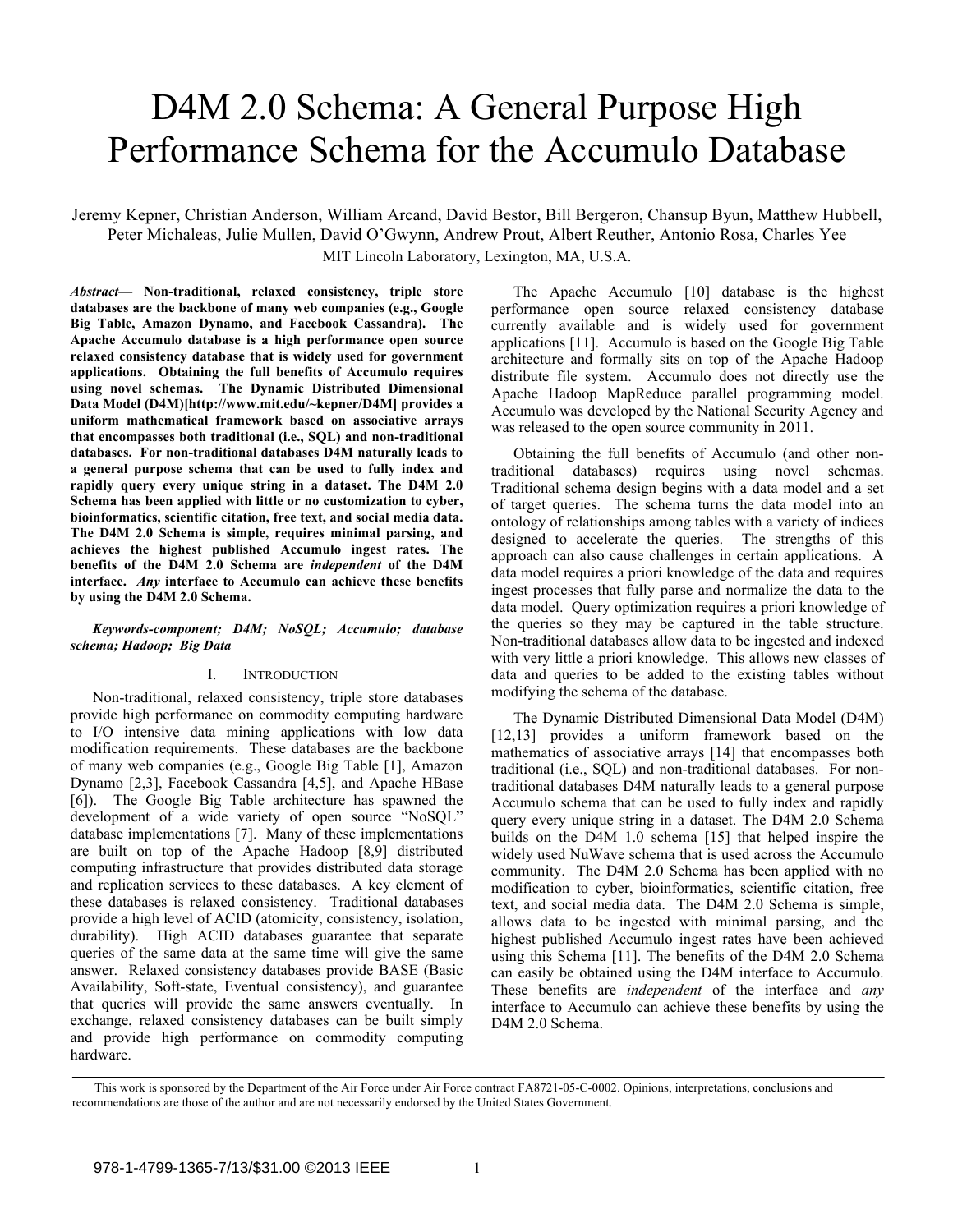The organization of the rest of this paper is as follows. Section II introduces the concept of the associative array that forms the mathematical basis of the D4M 2.0 Schema. Section III presents the organization and structure of the D4M 2.0 Schema in the context of a social media example (Twitter). Section IV describes how the D4M 2.0 Schema fits into an overall data analysis pipeline. Section V shows the performance results using Graph500 benchmark data. Section VI summarizes the results.

## II. ASSOCIATIVE ARRAYS

Spreadsheets are used by nearly 100M people every day and may be the most commonly used analytical structure on Earth. Likewise triple stores (e.g., Big Table, Dynamo, Cassandra, and HBase) store a large fraction of the analyzed data in the world. Both spreadsheets and big tables can hold diverse data (e.g., strings, dates, integers, and reals) and lend themselves to diverse representations (e.g., matrices, functions, hash tables, and databases). Despite their common usage, there have been no formal mathematics developed that can be used to describe and manipulate these data structures algebraically.

Associations between multidimensional entities (tuples) using number/string keys and number/string values can be stored in data structures called associative arrays. For example, in two dimensions, a D4M associative array entry might be

```
A('alice ', 'bob ') = 'cited 'or A('alice ', 'bob ') = 47.0
```
The above tuples have a 1-to-1 correspondence with their triple store representations

```
('alice ','bob ','cited ')
or ('alice ','bob ',47.0)
```
Associative arrays can represent complex relationships in either a sparse matrix or a graph form (see Figure 1). Thus, associative arrays are a natural data structure for performing both matrix and graph algorithms. Such algorithms are the foundation of many complex database operations across a wide range of fields [16].

Constructing complex composable query operations can be expressed using simple array indexing of the associative array keys and values, which themselves return associative arrays:

| A('alice ', : )      | alice row                 |  |  |  |
|----------------------|---------------------------|--|--|--|
| A('alice bob ', : )  | alice and bob rows        |  |  |  |
| $A('al*',:')$        | rows beginning with al    |  |  |  |
| A('alice : bob ', :) | rows alice to bob         |  |  |  |
| A(1:2,:)             | first two rows            |  |  |  |
| $A == 47.0$          | subarray with values 47.0 |  |  |  |

The composability of associative arrays stems from the ability to define fundamental mathematical operations whose results are also associative arrays. Given two associative arrays A and B, the results of all the following operations will also be associative arrays

 $A + B$   $A - B$   $A \& B$   $A|B$   $A*B$ 



Figure 1. A graph describing the relationship between alice, bob, and carl (left). A sparse associative array **A** captures the same relationships (right). The fundamental operation of graphs is finding neighbors from a vertex (breadth first search). The fundamental operation of linear algebra is vector matrix multiply. D4M associative arrays make these two operations identical. Thus, algorithm developers can simultaneously use both graph theory and linear algebra to exploit complex data.

Associative array composability can be further grounded in the mathematical closure of semirings (i.e., linear algebraic "like" operations) on multidimensional functions of infinite, strict, totally ordered sets (i.e., sorted strings). Associative arrays when combined with fuzzy algebra [17,18,19] allows linear algebra to be extended beyond real numbers to include words and strings. For example, in standard linear algebra, multiplying the vector  $\mathbf{x} = ($  'alice bob ') by the vector  $\mathbf{y} =$ ('carl bob ') is undefined. In fuzzy algebra we can replace the traditional plus (+) operation with a function like "max" and the traditional multiply operation with an operation like "min" resulting in

$$
\mathbf{x} \mathbf{y}^T = (\text{alice bob } \cdot) (\text{card bob } \cdot)^T
$$
  
= max(min('alice car1'),min('bob bob '))  
= max('alice bob ')  
= 'bob '

where  $\overline{I}$  denotes the transpose of the vector. Using fuzzy algebra allows D4M to apply much of the extensive mathematics of linear algebra to an entirely new domain of data consisting of words and strings (e.g., documents, network logs, social media, and DNA sequences). Measurements using D4M indicate these algorithms can be implemented with a tenfold decrease in coding effort when compared to standard approaches [20,21].

#### III. D4M 2.0 SCHEMA

The D4M 2.0 Schema is best explained in the context of a specific example. Twitter is a micro-blog that allows its users to globally post 140 character entries or "tweets." Twitter has over 100M users who produce 500M tweets per day. Each tweet consists of a message payload and metadata. To facilitate social media research the NIST Tweets2011 corpus [22,23] was assembled consisting of 16M tweets over a twoweek period in early 2011. At the time of our harvesting this corpus it consisted 161M distinct data entries from 5.3M unique users. The entire Tweets2011 corpus was ingested into the D4M 2.0 schema running on a single node Accumulo instance in about 20 minutes, corresponding to an ingest rate of >200K entries/second.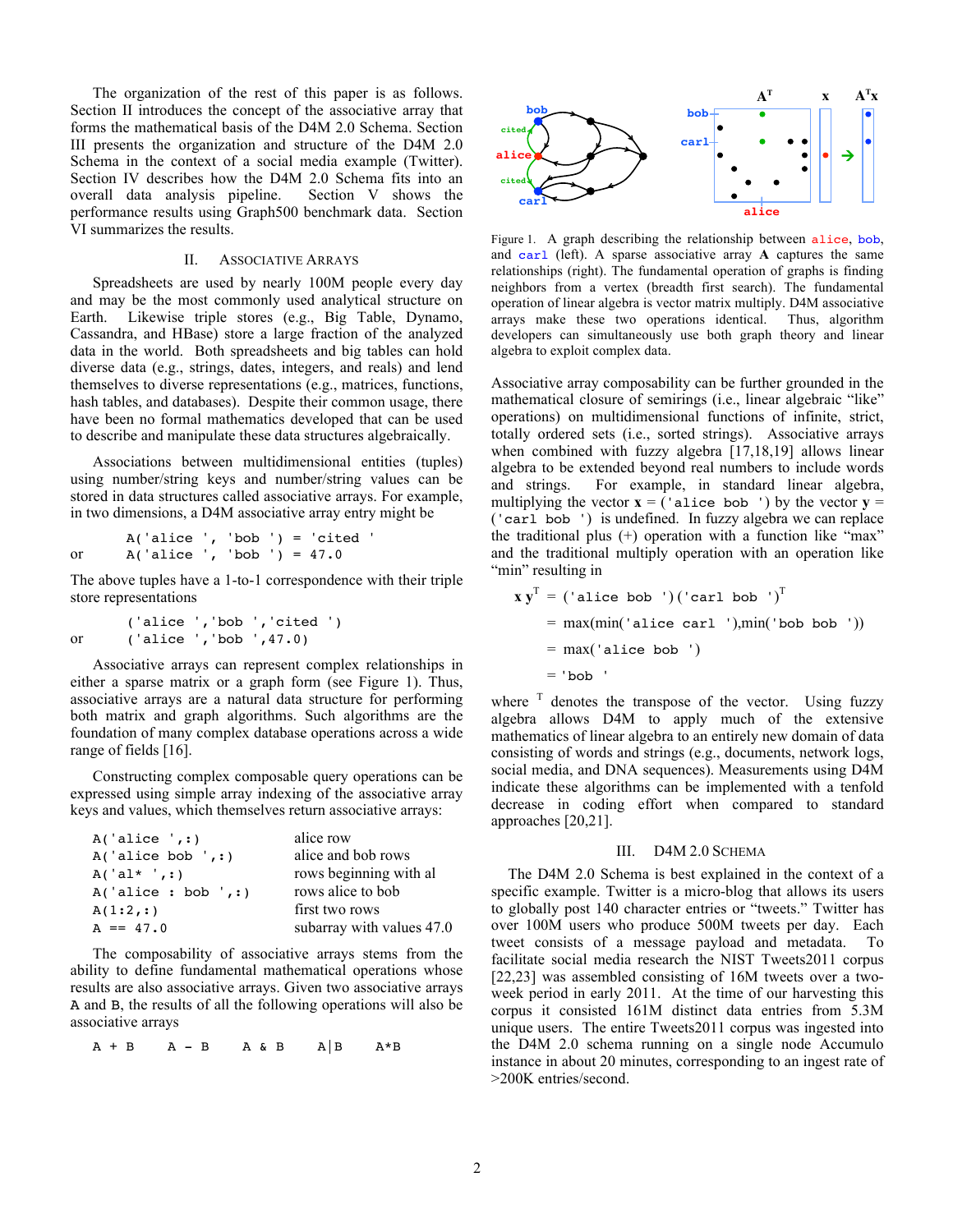

Figure 2. The D4M 2.0 Schema as it is applied to Twitter data consists of four tables. The raw tweet text is stored in one column in the TedgeTxt table. All the meta data (stat|, user|, time|) and the parsed text (word|) are stored in Tedge such that each column|value pair is a unique column. Storing the transpose of the metadata in TedgeT creates an index to every unique string in the dataset and allows it to be looked up in a few milliseconds. The sums of the unique column|value pairs are stored using an accumulator column labeled Degree in the TedgeDeg table. The sum table enables efficient query planning by allowing queries to estimate the size of their results prior to executing queries. The row keys are stored in big-endian format to allow for efficient load balancing as the table grows and is split across multiple servers.

The simplest way to view Accumulo is as a triple store of strings consisting of a row key, a column key, and a value that correspond to the entries of a sparse matrix. In Accumulo terminology these are the row, column qualifier, and value (Accumulo has additional row properties that will be discussed shortly). In the case of twitter, a triple might be

## (31963172416000001,user|getuki,1)

The above triple denotes that the big endian tweet id 31963172416000001 was from the user getuki. As is often the case in the D4M 2.0 Schema the value of 1 is used to simply denote the existence of the relationship and the value itself has no additional meaning.

Figure 2 shows the D4M 2.0 Schema applied to the Tweets2011 data resulting in four distinct tables. The raw tweet text is stored in one column in the TedgeTxt table. All the meta data (stat|, user|, time|) and the parsed text (word|) are stored in Tedge such that each column|value pair is a unique column. Storing the transpose of the metadata in TedgeT indices every unique string the dataset allows it to be looked up in a few milliseconds. The sums of the unique column|value pairs are stored using an accumulator column labeled Degree in the TedgeDeg table. The sum table enables efficient query planning by allowing queries to estimate the size of results prior to executing queries. The row keys are stored in big-endian format to allow for efficient load balancing as the table grows and is split (or sharded) across multiple servers.

The specific features of Accumulo and how they are exploited by the D4M 2.0 Schema are as follows.

#### *A. Row Store*

Accumulo is a row store so any row key (e.g., the tweet ID 31963172416000001) can be looked up in constant time. However, looking up a column (e.g., user getuki) or value (e.g., 1) requires a complete scan of the table. The D4M 2.0 Schema addresses this limitation by storing both the table (Tedge) and its transpose (TedgeT), allowing any row or column to be looked up in constant time.

#### *B. Sparse*

Accumulo storage is sparse. Only non-empty columns are stored in a row. This is critical since many of the data sets that Accumulo are used on are naturally represented as extremely sparse tables. In the Tweet2011 data 99.99997% of the 16M x 30M sparse matrix is empty.

#### *C. Unlimited Columns*

Accumulo can add new columns with no penalty. This is a key capability of Accumulo that is heavily exploited by the D4M 2.0 Schema. It is often the case that there will be more unique columns than rows. Tweet2011 has 16M unique rows and 30M unique columns.

#### *D. Arbitrary Text*

Accumulo rows, columns, and values can be arbitrary byte strings. This is very useful for storing numeric data (e.g., counts) or multi-lingual data (e.g., unicode). For example, consider the following Twitter entry

| TweetID                                               | stat time | user | text |
|-------------------------------------------------------|-----------|------|------|
| 10000061427136913 200 2011-01-31 06:33:08 qetuki バスなう |           |      |      |

In a traditional database, the above entry would be represented by one row in a four column table. In the Accumulo D4M 2.0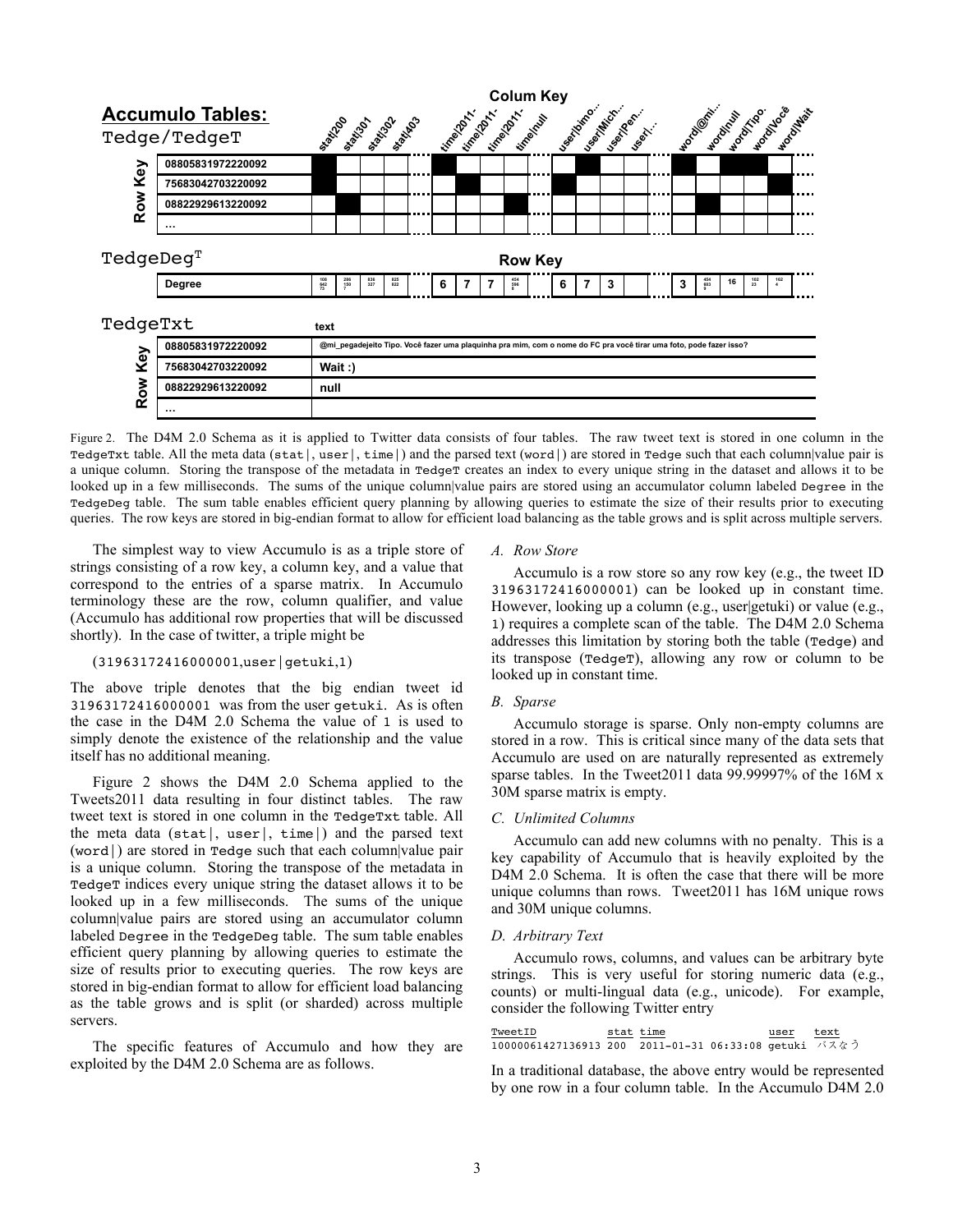Scheme this entry is represented in the Tedge table by the following four triples with big endian row keys

```
(31963172416000001,stat|200,1)
(31963172416000001,time|2011-01-31 06:33:08,1)
(31963172416000001,user|getuki,1)
(31963172416000001,word|バスなう,1)
```
Note: since this tweet has only one word the text field is parsed into just one word. The raw entry for this tweet would likewise be stored in the TedgeTxt table as

```
(31963172416000001,text,バスなう)
```
This raw table allows all data to be preserved in case the original context of the tweet is desired (as is often the case).

## *E. Collective Updates*

Accumulo performs collective updates to tables called "mutations" that can update many triples at the same time. It is often optimal to have thousands of triples in a single mutation. In the Tweets2011 data, inserts were performed in batches of 10,000 tweets to achieve optimal performance.

## *F. Accumulators*

Accumulo can modify values at insert time. For example, if the following triple were inserted into the TedgeDeg table

```
(word|バスなう,Degree,1)
```
and the table entry already had a value of

(word|バスなう,Degree,16)

then Accumulo can be instructed that any such collision on the column Degree should be handled by converting the strings 16 and 1 to numeric values, adding them, and then converting them back to a string to be stored as

```
(word|バスなう,Degree,17)
```
An accumulator column is used to create the TedgeDeg column sum table in the D4M 2.0 Schema. The TedgeDeg sum table provides several benefits. First, the sum table allows tally queries like "how many tweets have a specific word" to be answered trivially. Second, the sum tables provides effective query planning. For example, to find all tweets containing two words, one first queries to the sum table to select the word that is the least popular before proceeding to query the transpose table (TedgeT).

**Note**: Directly inserting all triples into the sum table can create a bottleneck. During large ingests into Accumulo it is vital to pre-sum the columns in each batch prior to ingesting into the sum table. Pre-summing can reduce the traffic into the sum table by 10x or more. In the D4M API pre-summing can be achieved by constructing an associative array A of all the triples in the batch and then simply inserting the result of sum $(A, 2)$ into TedgeDeg.

# *G. Parallel*

Accumulo is highly parallel. At any given time it is possible to have many processes inserting and querying the database. Even on a single node, the optimal ingest performance for the Tweets2011 data was achieved using 4 ingest processes on the same node.

## *H. Distributed*

Accumulo uses distributed storage. As Accumulo tables become large they are broken up into pieces called tablets that can be stored on different tablets.

## *I. Partitions*

Accumulo tables are partitioned (or sharded) into different tablets at specific row keys that are called splits. As a table increases in size Accumulo will automatically pick splits that keep the pieces approximately equal. If the row key has a time like element to it (as does the tweet ID), then it is important to convert it to big-endian format so the most rapidly changing digits are first. This will cause inserts to be spread across all the tablets. If the row key is sequential in time, all the inserts will be performed on only one tablet and then slowly migrated to the other tablets. Avoiding this "burning candle" effect is critical to achieve high performance in Accumulo.

Because the size at which Accumulo starts splitting tables is quite large, it is often necessary to pre-split the table to achieve optimal performance. Pre-splitting is even important on single node databases (see Figure 5).

## *J. Hadoop without MapReduce*

Accumulo lives on top of the Apache Hadoop Distributed File System (HDFS) [9]. Apache Hadoop also provides an interface to the simple and very popular MapReduce parallel programming model. Unfortunately, many applications require more sophisticated programming models to achieve high performance [24]. Accumulo does not use the Hadoop MapReduce parallel Java API for any of its internal operations. The highest performance Accumulo applications typically do not use Hadoop MapReduce to execute their ingest and query programs. In this paper the results were obtained using either the pMatlab [25,26,27] parallel programming environment that uses a distributed arrays parallel programming model or the LLGrid\_MapReduce interface that leverages the GridEngine parallel computing scheduler [11].

## *K. Accumulo Advanced Features*

Accumulo has a number of additional features. For most applications, viewing Accumulo entries as triples is sufficient. In reality, an Accumulo entry is not a 3-tuple (row, column, value) but a 6-tuple (row, column family, column qualifier, visibility label, timestamp, value). The D4M 2.0 Schema chooses to view Accumulo entries as triples because it simplifies table design, takes full advantage of Accumulo's core features (high performance and unlimited columns), and is compatible with the 2D tabular view found in nearly every database. The D4M 2.0 Schema views the other parts of the Accumulo entry (column family, visibility label, timestamp) as additional metadata on the triples that can used when needed.

Every Accumulo entry is coded with a timestamp that allows an entry to hold its entire history of values. The most common use of the timestamp is in Accumulo's internal automated data role-off that cleanses the system of older values. Role-off is the most common way data is truly deleted from the Accumulo system. Until role-off, data is typically only marked for deletion and still remains on the system. The specific role-off policy is application dependent and is typically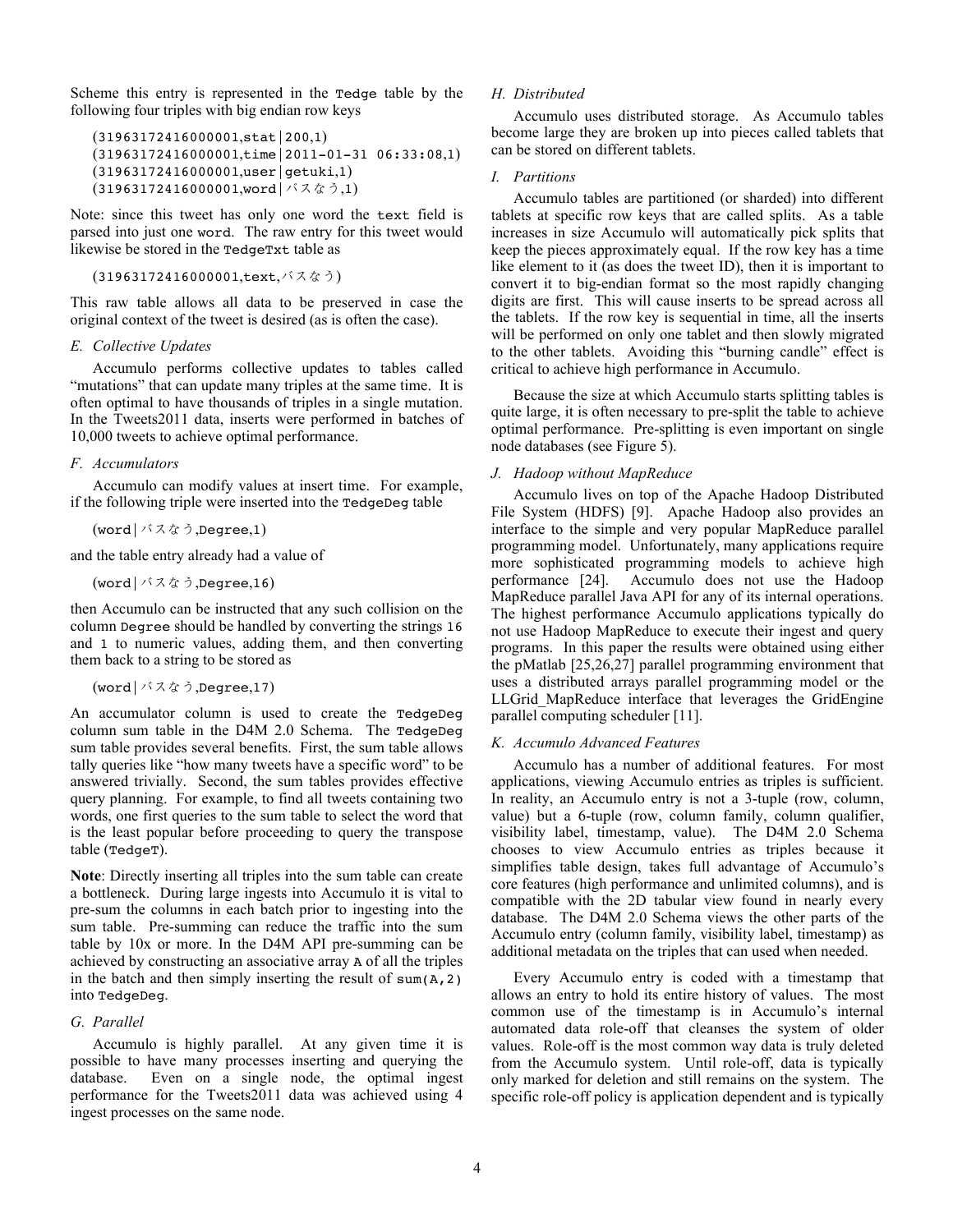set by the database administrator. Actual time data is best held in a column (e.g., time|2011-01-31 06:33:08). A time column can be queried and manipulated like any other data.

Accumulo visibility labels provide a sophisticated Boolean algebra for each entry to determine who can see each piece of data. In some systems visibility labels are essential, in other systems visibility labels are unused. Visibility policy is usually application dependent and is typically set by the database administrator.

Accumulo column families provide an additional hierarchy to the Accumulo columns for accelerating certain operations. Columns families can be kept together on the same table split, which can increase the performance of certain queries that always have data together. In addition, Accumulo iterators have been written that allow joining data more efficiently. The D4M 2.0 Schema provides these benefits through the use of the sum table TedgeDeg. It is tempting to use the Accumulo column family to convey one additional level of semantic hierarchy, but this can have unintended performance implications. The D4M 2.0 Schema embeds arbitrary levels of semantic of hierarchy directly into the column (e.g., stat | 200) and user | getuki). This column format has the added advantage of being easily represented as a row in the transpose table TedgeT.

A final Accumulo advanced feature is bulk ingest. Bulk ingest stages data in the internal Accumulo format and adds it to the database as part of its internal bookkeeping processes. In certain instances bulk ingest may provide higher performance at the cost of delaying when the data is available for query. The highest published ingest rates [11] use Accumulo's standard ingest mechanism with batched mutations that make the data immediately available for query.

#### IV. PIPELINE

Accumulo databases do not run in isolation and are usually a part of a data analysis pipeline. The D4M 2.0 Schema typically has a four-step pipeline consisting of parse, ingest, query/scan, and analyze. The parse step converts the raw data (e.g., CSV, TSV, or JSON format) to simple triples. In addition, each batch of triples is also saved as a D4M associative array.



Figure 3. D4M 2.0 Schema pipeline consists of parse, ingest, query/scan, and analyze steps.

The ingest step reads the triple files and ingests them into the Tedge, TedgeT, and TedgeTxt tables. In addition, the associative array files are read in, summed and the results added to the sum table TedgeDeg. Extraction of data for analysis is done either by querying the data directly or by scanning the associative array files. If the amount of data required for the analysis is small then querying the database will be fastest. If the amount of data required is a large fraction

of the entire database  $(>10\%)$  then it is often faster to run the analysis in parallel over the associative array files.

## V. PERFORMANCE RESUTLS

The ingest performance of the D4M 2.0 Schema on an 8 node (192 core) system is taken from [11] and shown in Figure 4. The best published performance results we were able to find for Cassandra [28] and HBase [29] are also shown. Figure 4 is consistent with the claim that Accumulo is the highest performance and most scalable open source triple store database currently available. Likewise, Figure 4 is also consistent with the claim that the D4M 2.0 Schema is currently the highest performance Accumulo schema.



Figure 4. Ingest performance vs. number of ingest processors of Accumulo using the D4M 2.0 Schema [11], Cassandra [28], and HBase [29].



Figure 5. D4M 2.0 Schema performance on a 1-node (32 core) Accumulo system ingesting Graph500 data [31,32]. Using pre-splitting a single ingestor is able to achieve sustained performance of 70K inserts/sec. Likewise using multiple ingestors and pre-splits it is possible achieve nearly 350K inserts/sec.